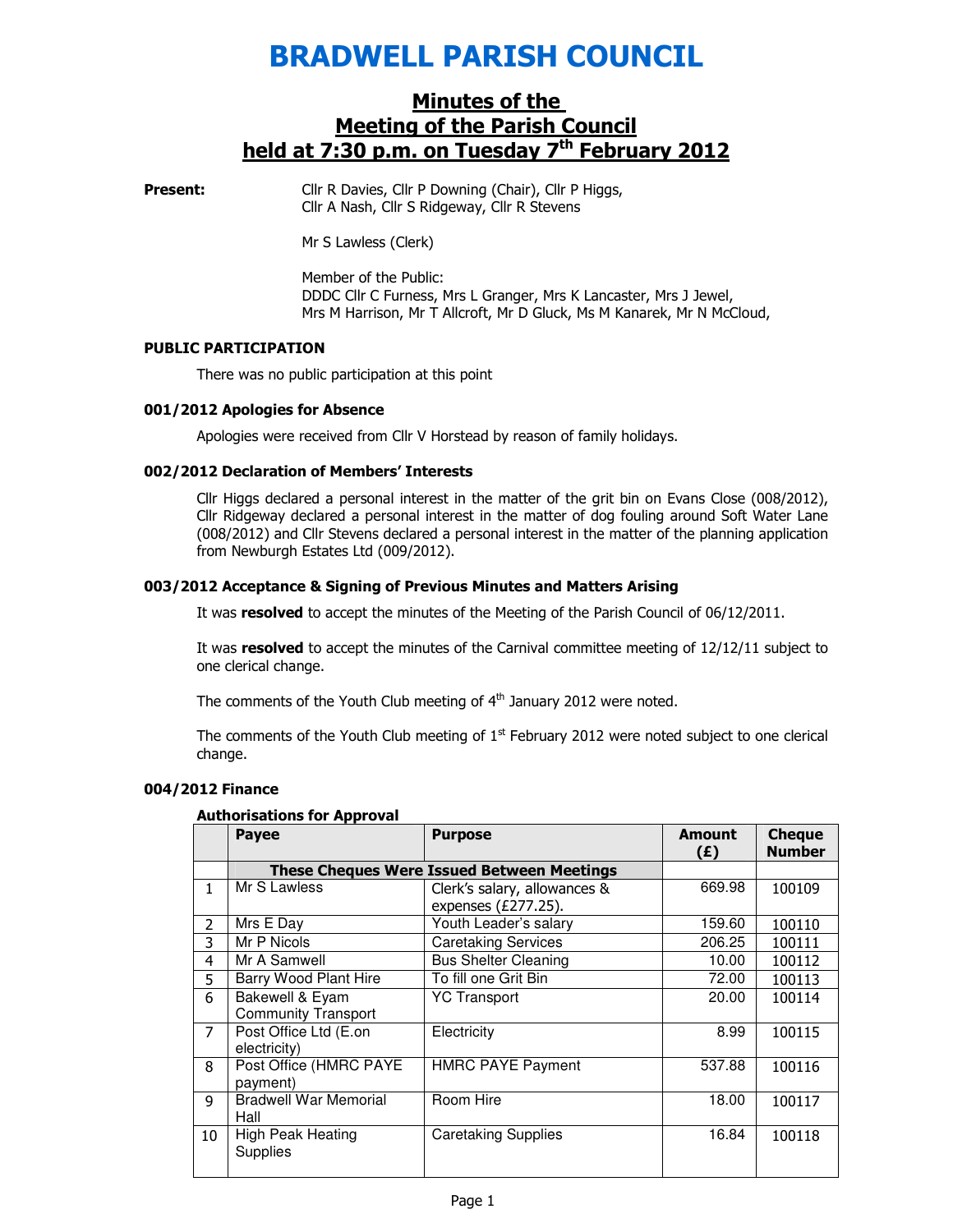|    |                            | <b>January - New Authorisations</b> |           |        |
|----|----------------------------|-------------------------------------|-----------|--------|
| 11 | Mr S Lawless               | Clerk's salary, allowances &        | 774.39    | 100119 |
|    |                            | expenses $(E140.05)$ .              |           |        |
| 12 | Mrs E Day                  | Youth Leader's salary               | 209.60    | 100120 |
| 13 | Mr P Maden                 | Youth Club Assistant salary         | 75.00     | 100121 |
| 14 | Mrs V Horstead             | <b>Council Supplies</b>             | 35.72     | 100122 |
| 15 | Mr P Nicols                | <b>Caretaking Services</b>          | 206.25    | 100123 |
| 16 | Mr A Samwell               | <b>Bus Shelter Cleaning</b>         | 10.00     | 100124 |
| 17 | <b>Gillian Nowell FCA</b>  | <b>Accountancy Services</b>         | 50.00     | 100125 |
| 18 | <b>Open Spaces Society</b> | <b>Annual Subscription</b>          | 40.00     | 100126 |
| 19 | <b>JPR Farm Direct Ltd</b> | Caretaking Materials - Soil         | 75.00     | 100127 |
| 20 | <b>High Peak Heating</b>   | Club<br>caretaking<br>&<br>Youth    | 37.96     | 100128 |
|    | <b>Supplies</b>            | materials                           |           |        |
|    |                            |                                     |           |        |
|    | <b>TOTAL</b>               |                                     | £3,233,46 |        |

It was resolved to authorise the above 20 financial transactions.

## Other Financial Matters

The successful audit of the third quarter accounts was noted by the meeting.

The Clerk presented a summary of spending and receipts as at the end of the third quarter.

The Clerk is to convene the next meeting of the Finance committee.

The implications of DALC Circular 02/2012 were considered. This information suggested the possibility that from the 2013 financial year the government could cap increases in parish council precepts to a maximum of 3.5% unless any increase was supported by public referendum. It was decided to convene a special parish council meeting to review future precepts.

The request from Bradwell War Memorial Hall for a S137 grant towards the cost of replacing the guttering around the Hall was considered. A number of suggestions for reducing the cost of the work were discussed which would be investigated after the meeting. It was resolved that council would offer a S137 grant to pay for this work up to a maximum of £1,860.

## 005/2012 Parish Council Processes

The meeting noted the election of Chris Furness as the DDDC Councillor for the Bradwell ward.

Council membership:

- The meeting noted the retirement of Chris Furness from the parish council and thanked him for his work for the council over the past 12 years.
- It was resolved to suspend Standing Orders. The meeting considered the two applications to join the council. Mrs Granger and Mrs Lancaster in turn addressed the council, giving a summary of their backgrounds and their reasons for wishing to join the council. It was resolved to co-opt both as new councillors. Both signed the Acceptance of Office and joined the meeting. It was resolved to re-instate Standing Orders.
- The meeting considered the need to co-opt one further new councillor to fill the remaining vacancy. It was decided to continue advertising the vacancy on the notice boards and also to advertise it in Bradwell News and on the website.

The need to appoint additional councillors to be signatories of the Co-operative Bank and Santander bank accounts was considered. It was resolved that Cllr Stevens should be an additional signatory for the Co-operative Bank account and that Cllrs Higgs and Stevens should be additional signatories for the Santander account.

The appointment of councillors to committees and local bodies was considered. It was resolved to make the following appointments:-

| Finance committee          | - Chair Cllr Stevens, new member Cllr Granger |
|----------------------------|-----------------------------------------------|
| Youth Club                 | – new member Cllr Lancaster                   |
| Lafarge Liaison            | – new member Cllr Lancaster                   |
| Community Rail Partnership | – new member Cllr Granger                     |

The implications of the new Localism Bill (see DALC Circular 59) were considered. It was decided that Cllrs Granger, Higgs and Lancaster should meet to propose the establishment of a committee and to draft its Terms of Reference. These proposals are to be presented to the next council meeting.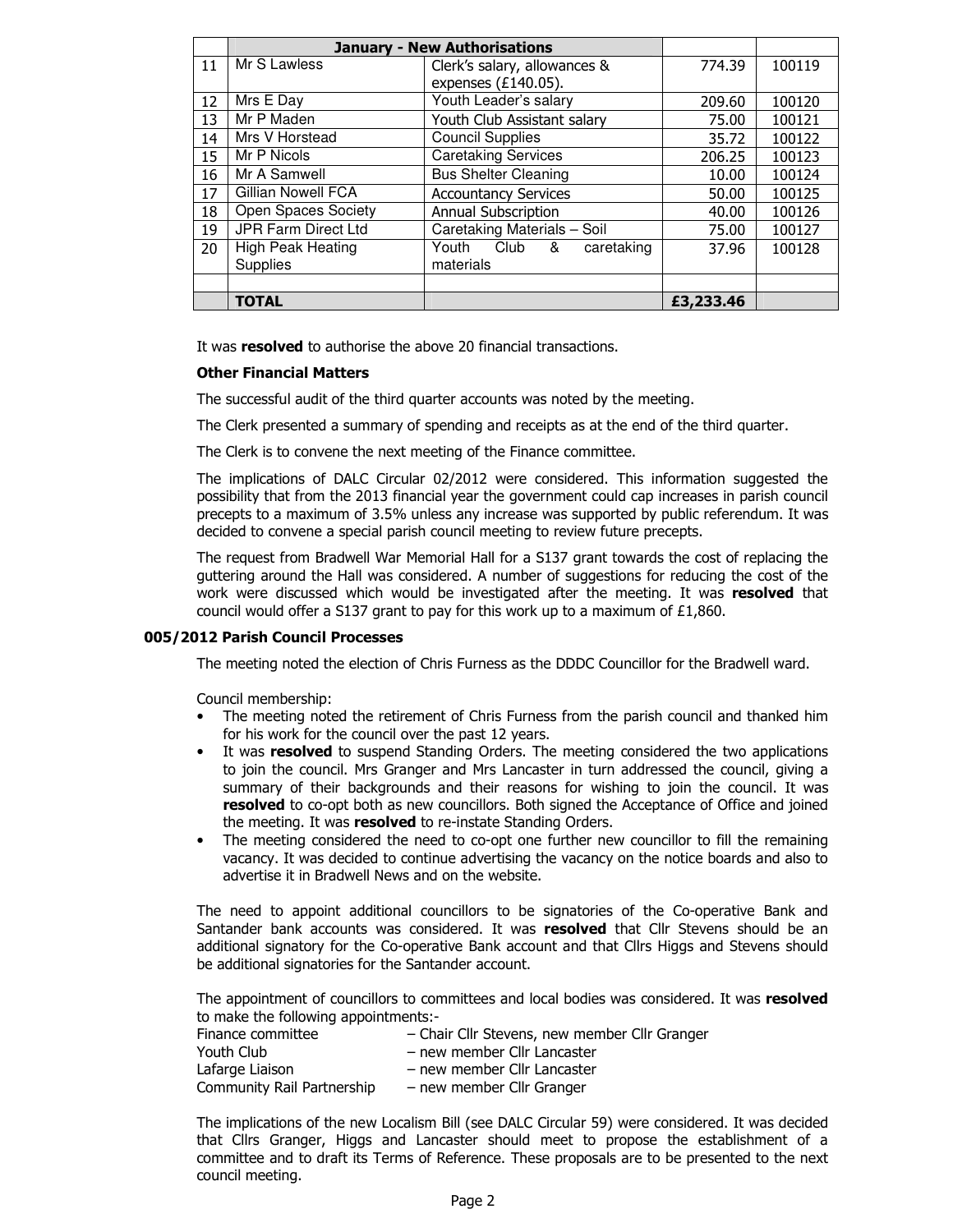#### 006/2012 Village Issues / Initiatives

The Clerk presented the last two monthly Policing reports for Bradwell. No issues were raised with these reports. It was decided not to recommend a member of the local Safer Neighbourhood Team for a policing award.

The Clerk gave an update on the nominated DCC 'Community Clean Up' projects. He reported that, in addition to the work on the Brook, the repainting of the Youth Club has now been completed. The next project is to be the cutting back of undergrowth on selected village footpaths. The Clerk will liaise with DCC and the Probation Service regarding this project which is likely to start after Easter.

Cllr Ridgeway gave her report on recent meetings and activities at the Youth Club. She reported that the ice skating event had been cancelled, a liaison meeting had been held with Police, and a Valentine's disco was planned for mid-February. The requested redecoration of the Club by the National Probation Service has been completed and the Clerk was asked to write a letter of thanks for their work.

The consultation request from DCC regarding their provision of Youth Services was considered. It was noted that some funds might be available for the Youth Club from DCC. The Clerk is to contact DCC about this.

Cllr Higgs' report on the DCC initiative to provide super fast broadband was considered. He reported that at the DCC meeting only a low level of information was provided. Cllr Downing is the nominated Broadband champion for Bradwell.

The letter from DCC regarding the preservation of the names on War Memorials was considered and it was decided that the Clerk should investigate the ownership of the memorial.

The invitation from DDDC to become involved with the Olympic Torch Relay 2012 was considered and it was decided not to apply to become involved in this event.

The letter from Lafarge Cement UK Ltd about their proposal to use a waste derived fuel (SRF) was considered. It was decided that Cllr Davies should ask for air quality figures at the next Lafarge Liaison meeting.

#### It was **resolved** to suspend Standing Orders.

Mr David Gluck, Ms Melanie Kanarek and Mr Nick McCloud (programme manager and local volunteers respectively) gave a presentation on the background and objectives of 'Bright Sparks' programme. The presentation was to raise awareness of the initiative and on how they could help local groups and businesses. It was resolved to re-instate Standing Orders.

The response from DDDC to the PC letter concerning the DDDC toilet facilities was noted.

The response from DDDC to the PC letter concerning the Hathersage Swimming Pool was noted.

The letter of thanks from a resident with respect to the council's nomination for a DCC Derbyshire Young Achievers award was noted.

#### 007/2012 Playing Fields & Village Caretaking

The Clerk gave his report on the recent caretaking activities of the caretakers. These included routine litter picking, installing a replacement grit bin, obtaining and digging in additional top soil at TBPF and repairing the TBPF zip-wire.

Cllr Higgs stated that the proposals agreed at the last meeting for managing the playing fields have been put in place and were currently working satisfactorily.

The provision of Christmas decorations around the village was reviewed and Cllr Downing thanked Cllr Davies and local residents for their help in the provision, erection, decoration and ultimate disposal of an attractive Christmas tree on Beggars Plot playing field. The Chair would consider how best to recognise the efforts of the residents.

The request from a resident to hold a family event on Beggars Plot playing field was considered. It was decided to grant this request subject to no damage being done to the ground and the resident providing own insurance for this event.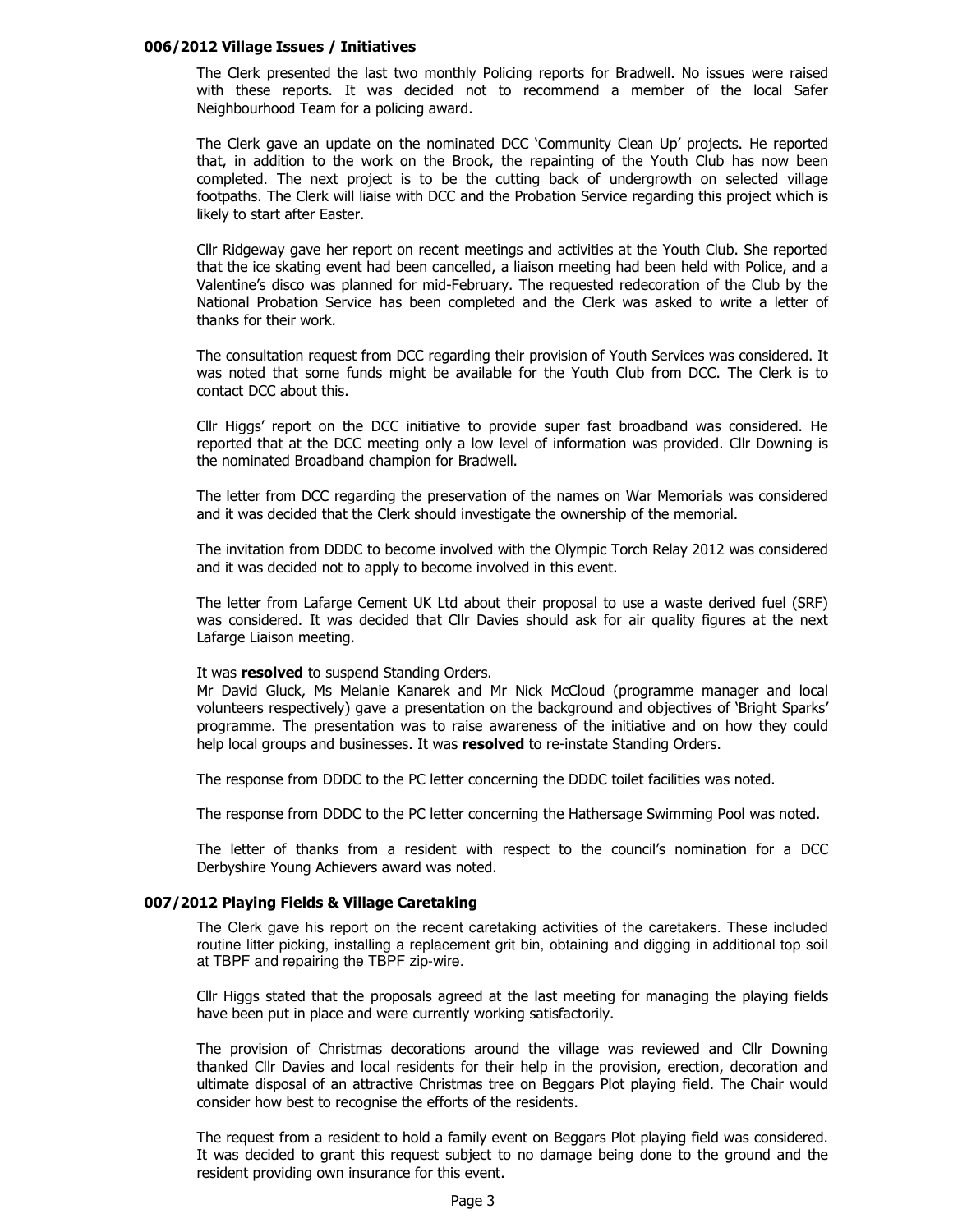### 008/2012 Highways, Rights of Way & Open Spaces

The Clerk reported on the latest position regarding the maintenance of village footpaths.

The invitation from DCC to comment on its Revised Policy for Management of Motorised Vehicles in the Countryside was deferred until the next meeting.

The latest version of the DCC Local Transport Plan to improve Derbyshire roads was noted.

The response from DCC Highways to decline the request to install a Vehicle Activated (flashing speed limit) Sign at the southern end of the village was noted.

The problem of dog fouling around the village & especially near Soft Water Lane was considered. It was decided that the Clerk should investigate the possibility of re-locating a dog litter bin closer to the start of the footpath.

The request from a resident of Evans Close that a grit bin be installed there was considered. It was decided that the Clerk should a) reply to the resident that council was still considering this matter and b) put it on the agenda for the next meeting.

The letter from Natural England that South Lee Meadows site has been notified as a Site of Special Scientific Interest was noted.

A resident's suggestion that the small plot of land adjacent to Town Bottom playing field be managed by the council was considered. It was decided to contact the owner to suggest that the council manage this plot.

| Type       | Date of<br>Application<br><b>Notice</b> | Reference        | Property                                                   | Summary                                                                                                           |
|------------|-----------------------------------------|------------------|------------------------------------------------------------|-------------------------------------------------------------------------------------------------------------------|
| <b>New</b> | 11/01/12                                | NP DDD 0112 0034 | 2<br>Sunny<br>Bank,<br>Smalldale,<br><b>Bradwell</b>       | Remove 2 sheds & erect<br>underground garage                                                                      |
| Reviewed   | 02/12/11                                | NP DDD 1111 1145 | Matchcroft,<br>Smalldale,<br><b>Bradwell</b>               | of<br>roof<br>Installation<br>$\alpha$<br>flue.<br>window<br>stove<br>Council supported<br>this<br>application.   |
| Granted    | 26/08/11                                | NP DDD 0811 0847 | <b>Stafford</b><br>Croft,<br>Brookside,<br><b>Bradwell</b> | Extension to & alterations<br>buildings.<br>Council<br>to<br>supported<br>this<br>application.                    |
| Refused    | 01/09/11                                | NP DDD 0811 0852 | Wortley<br>Barn,<br>Wortley<br>Court,<br><b>Bradwell</b>   | of<br>Conversion<br>barn<br><b>t</b> o<br>holiday<br>accommodation.<br>Council<br>this<br>opposed<br>application. |

#### 009/2012 Planning Applications

The above planning applications were noted.

#### Newburgh Estates Ltd.

No new information was available concerning the amended Outline Planning Application, NP/DDD/1208/1089, from Newburgh Estates Ltd. for the Newburgh site.

Progress regarding the letter from PDNPA giving the final version of their 'Parishes Accord' and their 'Guide to Planning Services' was considered. The Clerk reported that PDNPA are deciding how this will work in practice.

The request to lobby government regarding the handling of large planning applications was considered. It was decided that the Clerk should inform both the government minister and the local MP of the council's support in this matter.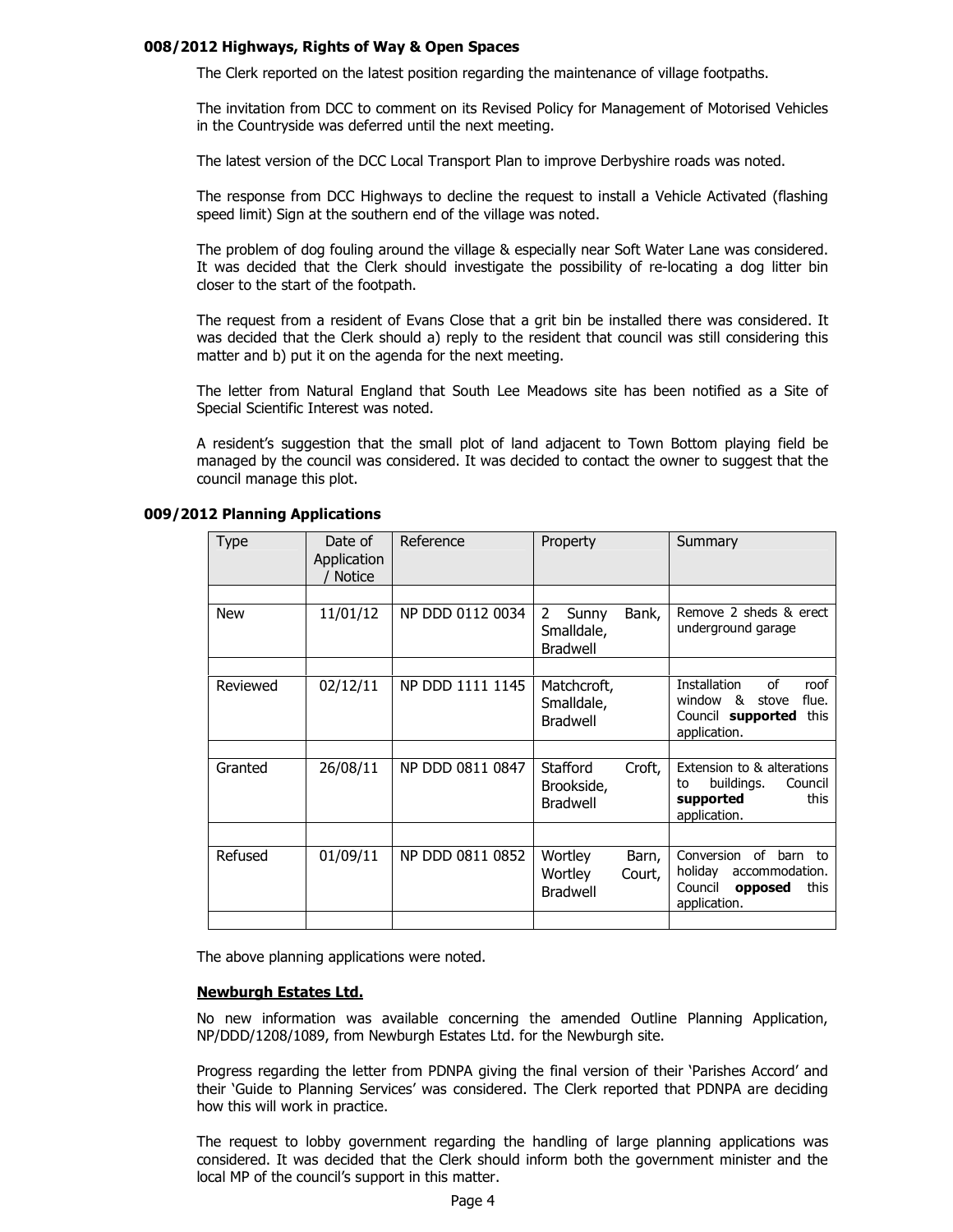## 010/2012 Reports from Council Representatives on Outside Bodies / Attendance at External Meetings / Relationship with Local Authorities & Other Bodies

## Recent Meetings:

| <b>Date</b> | <b>Event</b>                                                                                                       | Council<br>Representative(s) |
|-------------|--------------------------------------------------------------------------------------------------------------------|------------------------------|
|             |                                                                                                                    |                              |
| 08/12/11    | Bright Sparks - Introductory Meeting<br>Bakewell Town Hall, Bakewell 17:00                                         |                              |
| 09/12/11    | DCC - Young Achievers Award 2011 Presentation<br>Highfields School, Matlock 18:30                                  | <b>Cllr Furness</b>          |
| 12/12/11    | HVRUG - Celebrations for Improved Railway Timetable<br>Local station &/or Sheffield                                |                              |
| 11/01/12    | DCC - Broadband Champions<br>County Hall, Matlock from 17:30<br>Cllr Higgs gave his report earlier in the meeting. | Cllr Higgs                   |
| 25/01/12    | <b>HVRUG - AGM</b><br>Lawrence Room, Memorial Hall, Hathersage 20:00                                               |                              |
|             |                                                                                                                    |                              |

### Future Meetings:

| <b>Date</b> | Event                                                                                           | <b>Council</b><br>Representative(s)    |
|-------------|-------------------------------------------------------------------------------------------------|----------------------------------------|
|             |                                                                                                 |                                        |
| 20/01/12    | Derbyshire Wildlife Trust – Workshop on Invasive Species<br>Medway Centre, Bakewell.            |                                        |
| 25/01/12    | <b>HVRUG - AGM</b>                                                                              |                                        |
|             | Lawrence Room, Memorial Hall, Hathersage from 20:00                                             |                                        |
| 27/02/12    | DDDC Parish & Town Council Conference<br>(to include issues associated with Localism Act)       | <b>Cllrs</b><br>Granger<br>and<br>Nash |
|             | Town Hall, Matlock from 19:00                                                                   |                                        |
| 14/03/12    | <b>HPHVCRP</b><br>Lawrence Hall, Hathersage from 10:00                                          |                                        |
| 17/03/12    | Green Directions - Green Technology Workshop<br>Townfield Head Farm, Stannington, S6 6GR        |                                        |
| 20/03/12    | DDDC - Area Community Forum<br>Agricultural Business Centre, Bakewell from 19:00                | Cllr Lancaster                         |
| 21/03/12    | DALC - further training on Neighbourhood Planning<br>Little Eaton Hall, Little Eaton from 18:00 | Cllrs Davies,<br>Downing & Nash        |
| 26/04/12    | DCC Parish & Town Council Liaison Forum<br>County Hall, Matlock from 18:00                      |                                        |
|             |                                                                                                 |                                        |

The above meetings were noted.